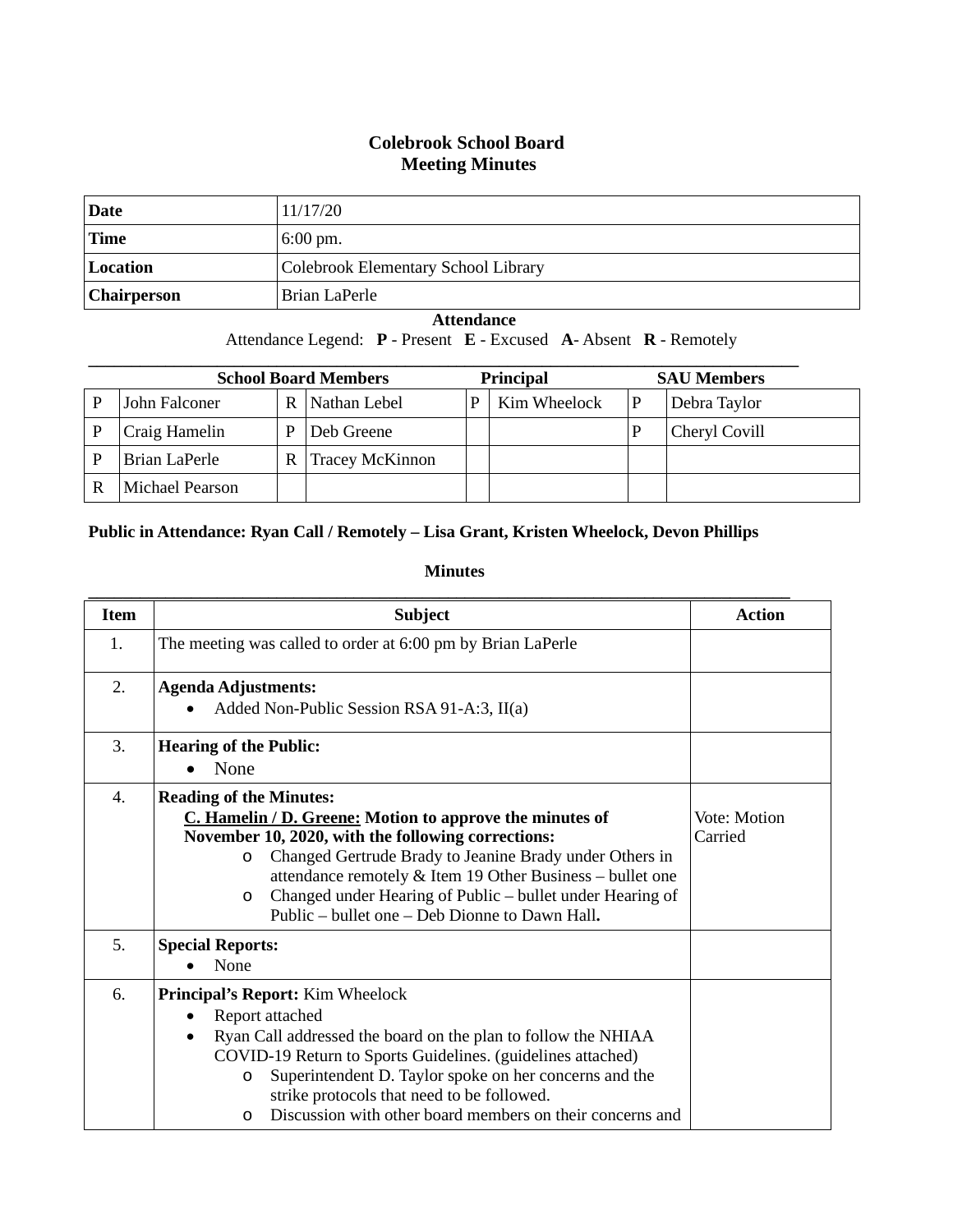|     | Devon Phillips addressed her guidance on the return to                                                                                                                                                                                       |                                                                            |
|-----|----------------------------------------------------------------------------------------------------------------------------------------------------------------------------------------------------------------------------------------------|----------------------------------------------------------------------------|
|     | Sports Guidelines.<br>C. Hamelin / D. Greene: Motion to accept the NHIAA COVID-19<br><b>Return To Sports Guidelines.</b>                                                                                                                     | Vote: 4 yes<br>N. Lebel & M.<br>Pearson-<br>abstained, T.<br>McKinnon - No |
| 7.  | Superintendent's Report: Debra Taylor                                                                                                                                                                                                        |                                                                            |
|     | If there are no more outbreak in COVID-19 numbers during the<br>Thanksgiving holiday the school will do hybrid sessions starting<br>December 7 <sup>th</sup> . If COVID cases remain low school will re-open on<br>January 8 <sup>th</sup> . |                                                                            |
| 8.  | <b>Business Administrator's: Cheryl Covill</b>                                                                                                                                                                                               |                                                                            |
|     | Gym floor is 90% done; contractors will be back next week to<br>finish.                                                                                                                                                                      |                                                                            |
|     | Stratford School provided 39 desks to CES to accommodate moving<br>$\bullet$                                                                                                                                                                 |                                                                            |
|     | some classrooms around to maintain the 6' social distance.                                                                                                                                                                                   |                                                                            |
|     | C. Covill mentioned there is \$48,000 in the Tuition budget to the<br>good.                                                                                                                                                                  |                                                                            |
|     | C. Covill mentioned teachers are asking for new textbooks mainly in                                                                                                                                                                          |                                                                            |
|     | Math and the cost is around \$10,200 and the utility trailer and the<br>floor machine need to be replaced.                                                                                                                                   |                                                                            |
|     | D. Greene / J. Falconer: Motion to have C. Covill order the new                                                                                                                                                                              | Vote: Motion<br>Carried                                                    |
|     | textbooks and replace the utility trailer and floor machine and<br>transfer the funds from the appropriate account.                                                                                                                          |                                                                            |
| 9.  | NH School Board Association Business: John Falconer<br>None                                                                                                                                                                                  |                                                                            |
| 10. | Co-Curricular Committee Report: Brian LaPerle<br>None<br>$\bullet$                                                                                                                                                                           |                                                                            |
| 11. | <b>Building Committee: Craig Hamelin</b><br>None                                                                                                                                                                                             |                                                                            |
| 12. | <b>Policy Committee Report: Deb Greene</b><br>None                                                                                                                                                                                           |                                                                            |
| 13. | <b>Negotiations Committee Report: John Falconer</b>                                                                                                                                                                                          |                                                                            |
|     | Will speak on during non-public session                                                                                                                                                                                                      |                                                                            |
| 14. | <b>Curriculum Committee Report: Deb Greene</b><br>None                                                                                                                                                                                       |                                                                            |
| 15. | Technology Committee Report: Nathan Lebel<br>None                                                                                                                                                                                            |                                                                            |
| 16. | <b>Connecticut River Collaborative Committee Report: Brian LaPerle</b><br>B. LaPerle asked other board members feedback on the draft                                                                                                         |                                                                            |
|     | document of Connecticut River Collaborative Planning Committee.<br>Feedback is all good<br>O                                                                                                                                                 |                                                                            |
| 17. | <b>Unfinished Business:</b>                                                                                                                                                                                                                  |                                                                            |
|     | Budget 2021-2022 presentation<br>C. Covill did a PowerPoint on the Colebrook School<br>O                                                                                                                                                     |                                                                            |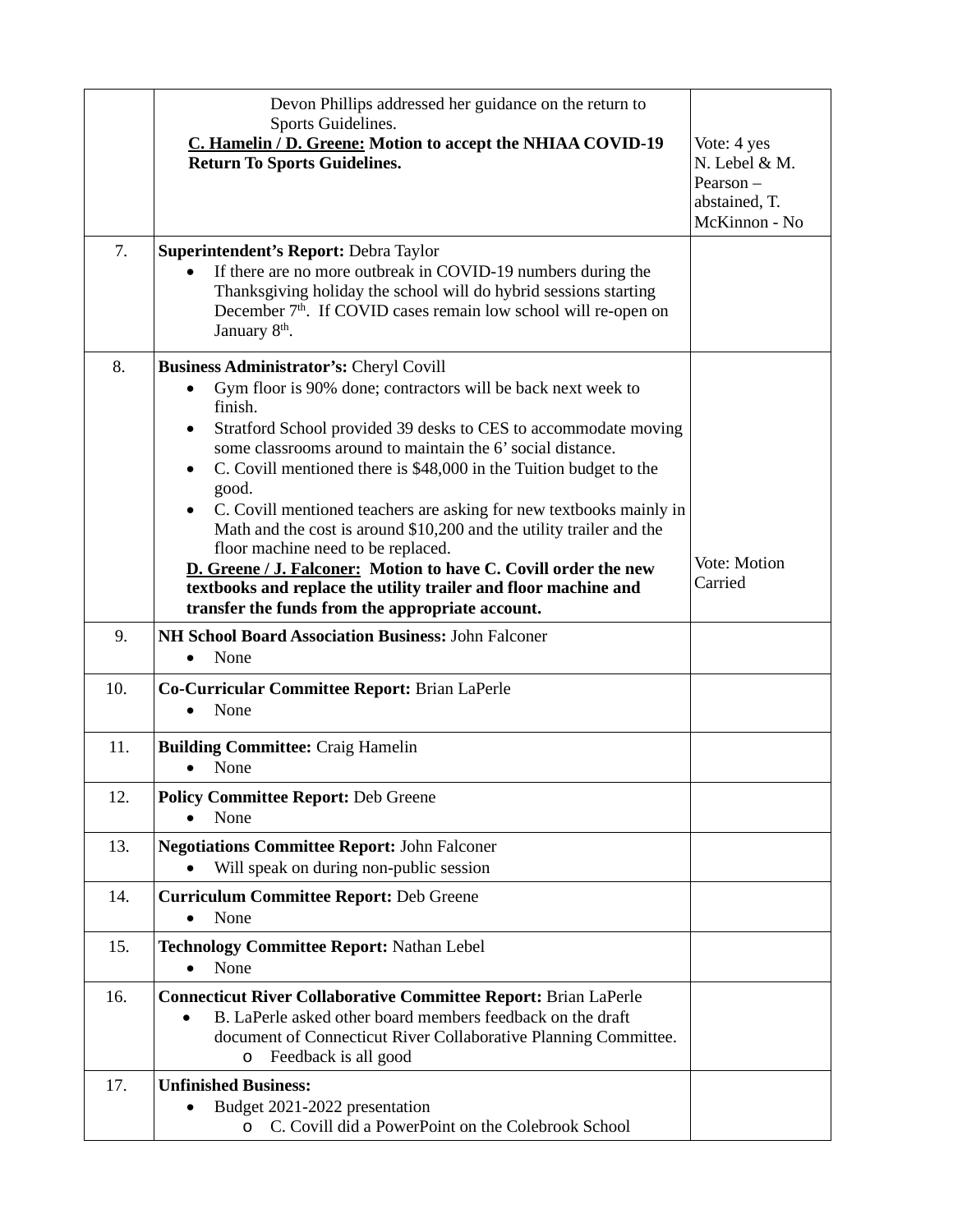|     | District proposed budget for fiscal year 2021-2022.<br>C. Covill went through the PowerPoint and addressed the<br>$\circ$<br>major concerns.                                                                                                                                                                  |                         |
|-----|---------------------------------------------------------------------------------------------------------------------------------------------------------------------------------------------------------------------------------------------------------------------------------------------------------------|-------------------------|
| 18. | <b>New Business:</b><br>None<br>$\bullet$                                                                                                                                                                                                                                                                     |                         |
| 19. | <b>Other Business:</b><br>None                                                                                                                                                                                                                                                                                |                         |
| 20. | <b>Information:</b><br>None                                                                                                                                                                                                                                                                                   |                         |
| 21. | <b>Non-Public Session:</b><br>Non-Public Session RSA 91-A:3, $II(a)$<br>$\bullet$                                                                                                                                                                                                                             |                         |
| 22. | <b>Meetings:</b><br>Colebrook School Board Meeting: Tuesday, December 1, 2020 @<br>$\bullet$<br>6:00 p.m.<br>SAU #7 Board Meeting: Thursday, December 10, 2020 @ 6:00 pm<br>$\bullet$<br>- Pittsburg School cafeteria                                                                                         |                         |
| 23. | Adjournment:<br>General Colebrook School Board meeting ended @ 7:28 p.m. and<br>$\bullet$<br>entered into Non-Public session in accordance with RSA 91-A:3,<br>II(a)                                                                                                                                          |                         |
|     | J. Falconer / D. Greene: Motion to enter Non-Public Session in<br>accordance with RSA 91-A3, II(a) @ 7:31 p.m.<br>Roll Call: J. Falconer - Yes; D. Greene - Yes; C. Hamelin - Yes; B.<br>LaPerle – Yes; N. Lebel – Yes; T. McKinnon – Yes; M. Pearson – Yes<br>Others invited to attend: D. Taylor<br>$\circ$ | Vote: Motion<br>Carried |
|     | D. Greene / C. Hamelin: Motion to exit Non-Public Session @ 7:41<br>p.m.                                                                                                                                                                                                                                      | Vote: Motion<br>Carried |
|     | Public Session reconvened at 7:42 p.m.                                                                                                                                                                                                                                                                        |                         |
|     | C. Hamelin / D. Greene: Motion to amend the Colebrook School<br>Board meeting minutes of 11/10/2020 to include the letter from the<br>CEA that was read by Dawn Hall during the hearing of the public.                                                                                                        | Vote: Motion<br>Carried |
|     | <b>J. Falconer / D. Greene: Motion to adjourn the meeting @ 7:44</b><br>p.m.                                                                                                                                                                                                                                  | Vote: Motion<br>Carried |

Respectfully Submitted, Dorothy Uran Recording Clerk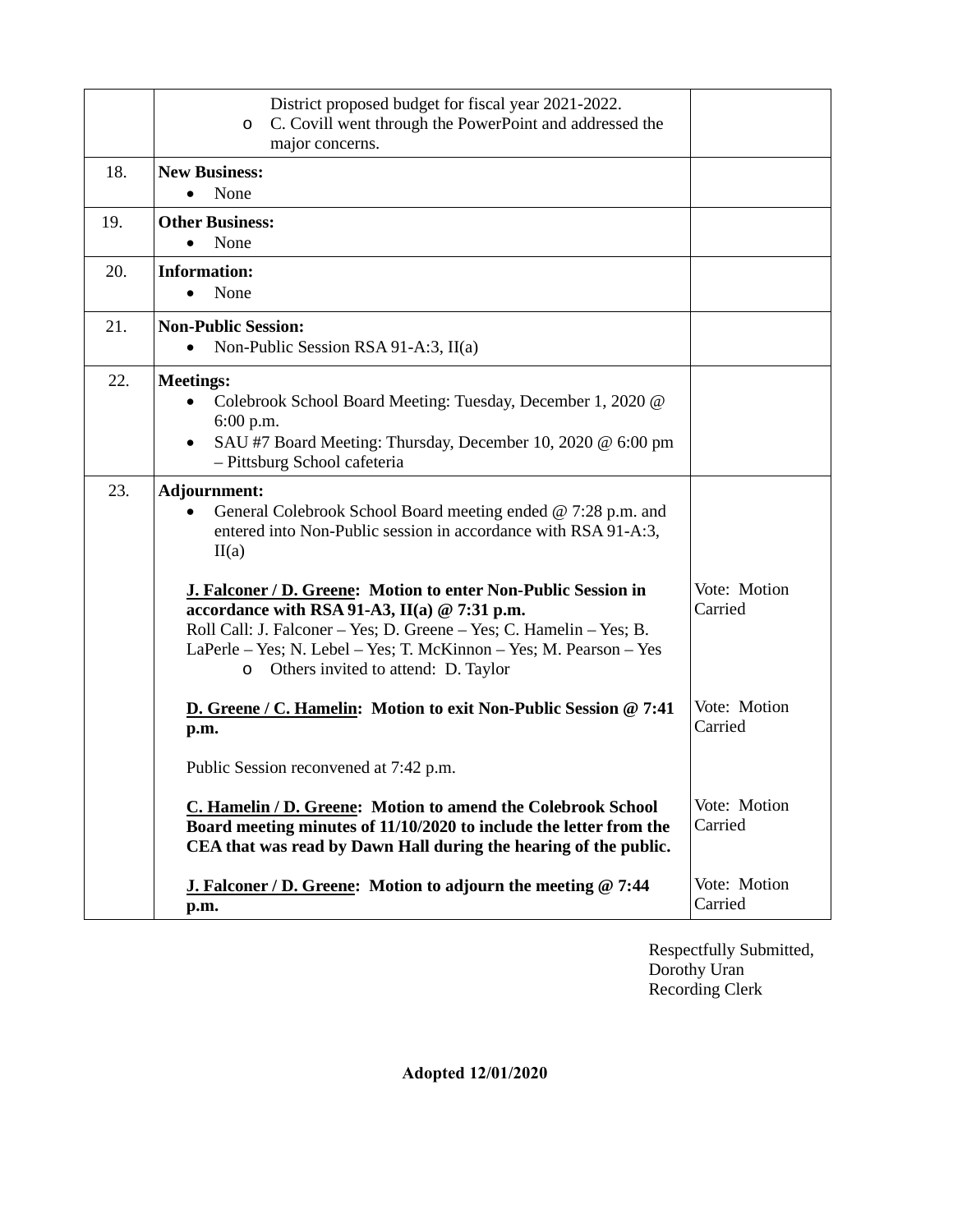# Colebrook Academy & Elementary **School**

Principal's Report Kim Wheelock Board Meeting, November 17, 2020

# **Principal Activities**

- SEL Meeting
- Admin Team meeting
- Meeting with Superintendent
- Budget work
- Parent calls
- IEP Meetings
- Staff Meetings
- Zoom Meetings with teacher classes
- Grant writing
- SAU 7 meeting

### **Extra Curricular**

- Student council collecting food for Thanksgiving.
- Winter sports program proposal by Athletic Director Call (at meeting).

### **Student Enrollment**

- $\bullet$  Pre K 7
- $\bullet$  K 19 New K student starting in count
- $\bullet$  1 20 Going to be enrolling (not in count)
- $2 25$
- $-3 21$
- $\bullet$  4 20 Going to be enrolling (not in count)
- $\bullet$  5 20 Going to be enrolling (not in count)
- $\bullet$  6 14 Going to be enrolling (not in count)
- $7 29$  New  $7<sup>th</sup>$  grader starting in count.
- $8 21 -$  New  $8<sup>th</sup>$  grader starting in count.
- 9th 26 New 9<sup>th</sup> grader waiting on guardianship (not in count)
- 10th 30– New 10<sup>th</sup> grader pending guardianship (not in count)
- 11th 21
- $12th 21$

# **Total – 294 enrolled (6 waiting) (35 homeschooled this year)**



Same Family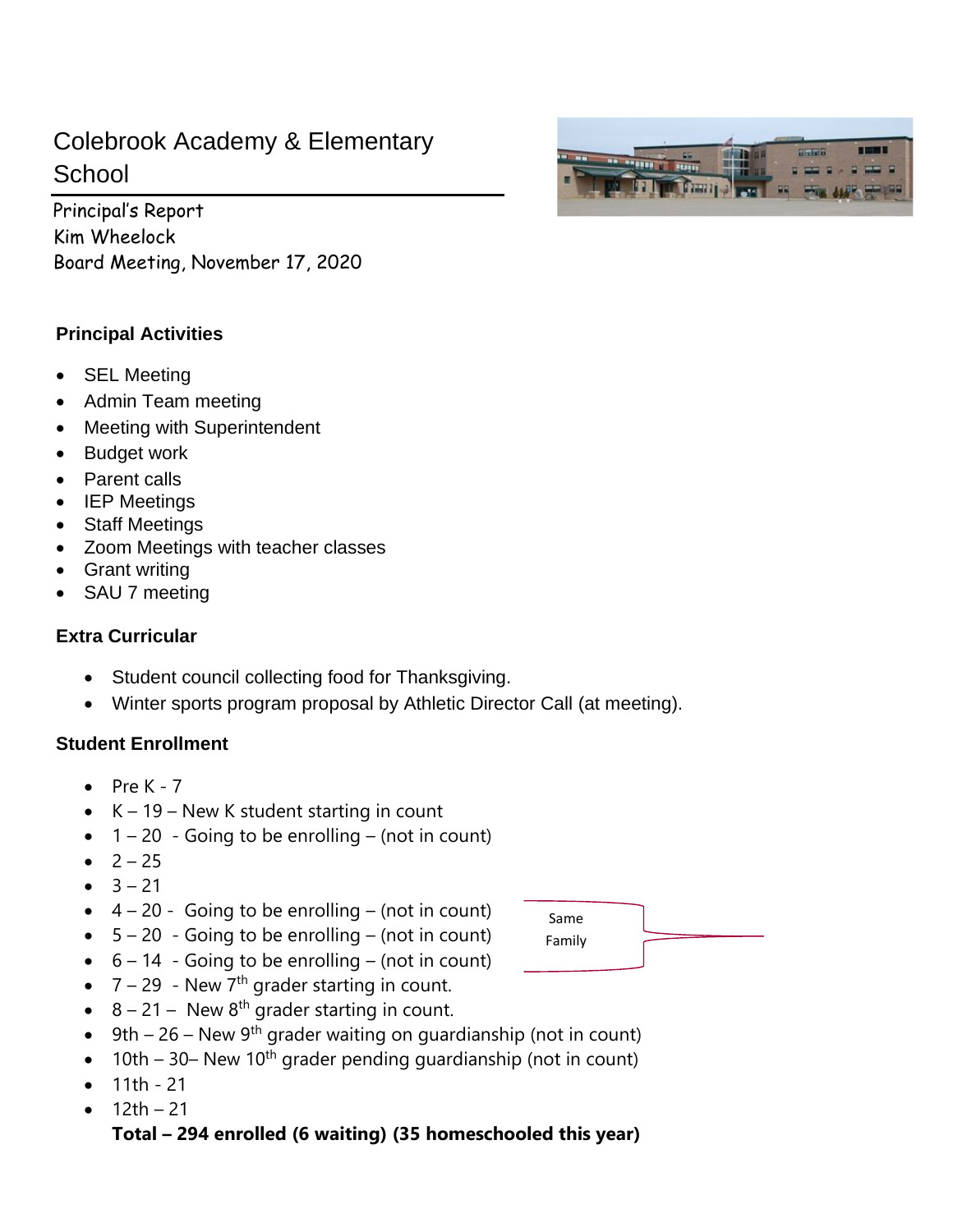### **Curriculum, Instruction, and Assessment**

• I facilitated the first Collaborative Curriculum Committee meeting with Canaan, Pittsburg, Stewartstown, and CAES was yesterday afternoon. Each school has teacher representatives who will be working with administration to move to a Competency Based Education System. The group will be the ones to disseminate information to the rest of the teachers and work together to bring this system to fruition.

### **Programming**

• I would like to propose a formal teacher mentoring program to support first and second year staff. The funds for training the mentors and their stipends will be paid for with Title II monies.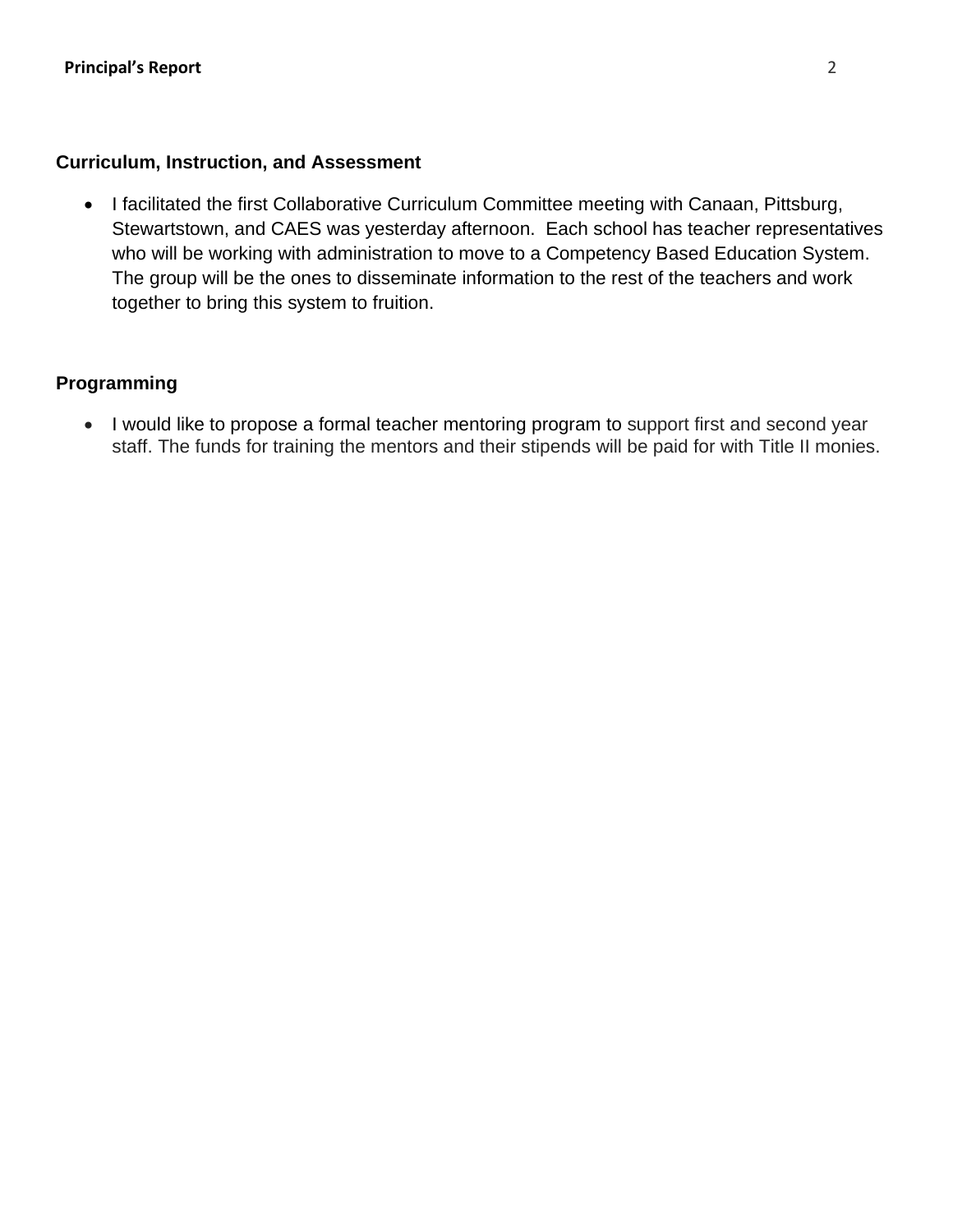Our plan is to follow the NHIAA Covid-19 Return to Sports Guidelines released on June 23, 2020, and edited on October 28, 2020, as we plan to open our winter sports for our Colebrook Academy and Elementary School students. High School will fall in line with the start dates laid out by the NHIAA. Skills and drills upon the reopening of school and will start full practices on December 14th.

Since participation in any athletic or co-curricular activity is voluntary, students and families will be given the choice to participate and must adhere to the guidelines established.

| NHIAA Winter<br><b>Sports Guidelines</b><br>Released 10/19/2020 | The NHIAA Council unanimously approved the "recognition" of all winter<br>$\bullet$<br>sports of the 2020-2021 school year.<br>The NHIAA Council unanimously approved the waiver of the regular<br>$\bullet$<br>season scheduling by-laws which require schools to play a minimum<br>number of games in their division to qualify for the postseason.<br>• This action mirrors what occurred this fall to allow schools the freedom<br>to develop regional schedules.<br>The NHIAA Council unanimously approved the following modifications to<br>the start dates of the winter season:<br>• Beginning on Monday, November 30, 2020 "skills and drills" activities<br>for basketball may be conducted in accordance with all NH "Amateur<br>and Youth Guidelines" and phase 1 and 2 of the NHIAA Reopening<br>guidance.<br>· First date to practice basketball - Monday December 14, 2020<br>• First date to play basketball - Monday January 11, 2021<br>. The last date to play is still to be determined.<br>The NHIAA Council unanimously approved the motion that all NHIAA winter<br>postseason events shall be conducted in an "open" format. |
|-----------------------------------------------------------------|------------------------------------------------------------------------------------------------------------------------------------------------------------------------------------------------------------------------------------------------------------------------------------------------------------------------------------------------------------------------------------------------------------------------------------------------------------------------------------------------------------------------------------------------------------------------------------------------------------------------------------------------------------------------------------------------------------------------------------------------------------------------------------------------------------------------------------------------------------------------------------------------------------------------------------------------------------------------------------------------------------------------------------------------------------------------------------------------------------------------------------------------------|
| North Country<br>MS/HS School<br>Plans                          | <b>WMRHS</b><br><b>LISBON</b><br><b>PROFILE</b><br><b>GROVETON</b><br>LINWOOD<br>LITTLETON<br><b>BERLIN</b><br><b>GORHAM</b><br>WOODSVILLE<br>*At this time all of these schools plan on offering elementary, middle and high<br>school basketball.                                                                                                                                                                                                                                                                                                                                                                                                                                                                                                                                                                                                                                                                                                                                                                                                                                                                                                  |
| Social Emotional<br>Impact                                      | Like the NHIAA, we believe, "it is essential to the physical, emotional and<br>mental well-being of students to return to physical activity and athletic<br>competition safely."                                                                                                                                                                                                                                                                                                                                                                                                                                                                                                                                                                                                                                                                                                                                                                                                                                                                                                                                                                     |